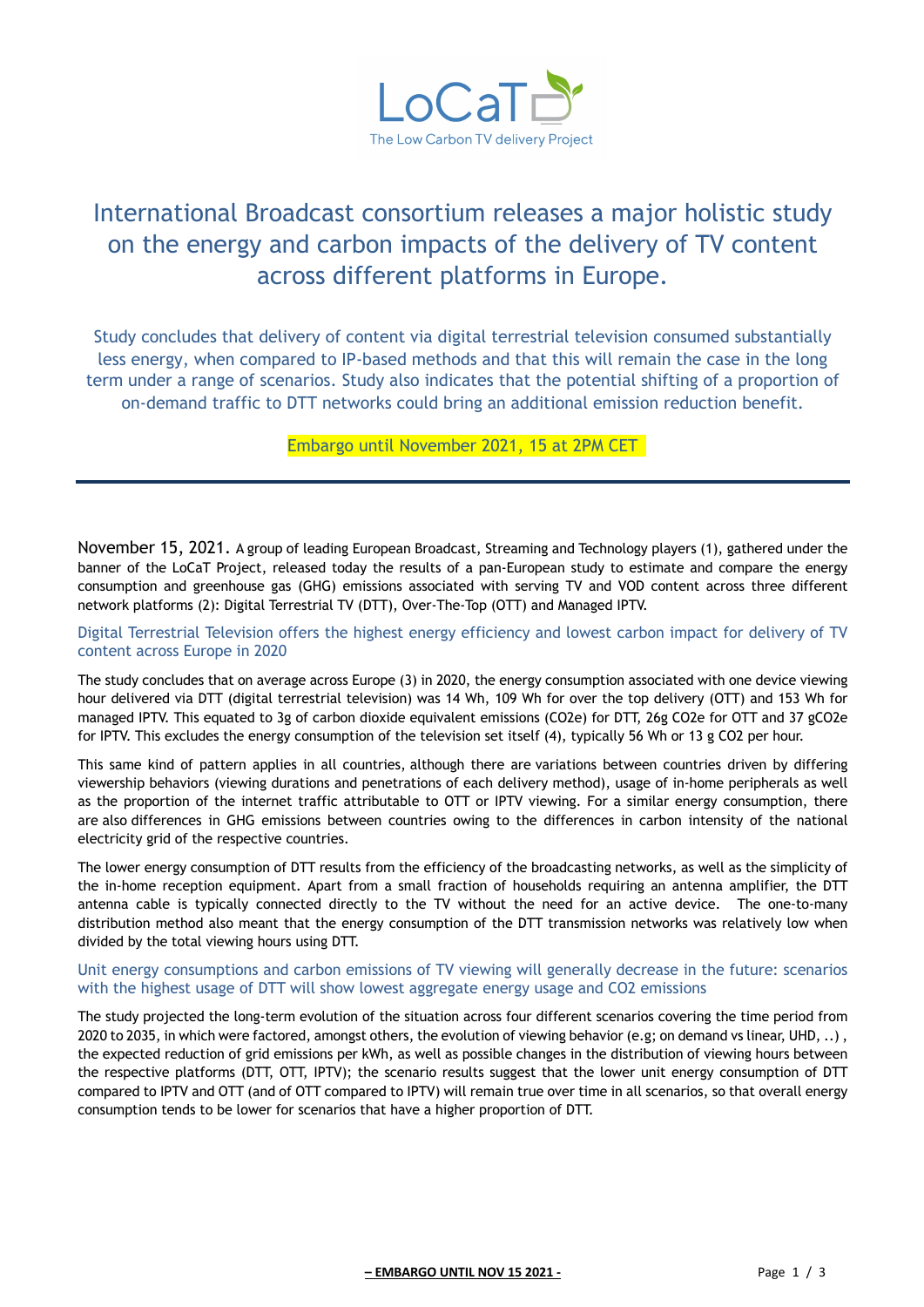#### As for on-demand viewing, OTT has a lower energy usage than IPTV and may be the ideal complement to DTT; shifting part of on-demand traffic to DTT in the future could bring an additional environmental benefit

While OTT has a higher energy consumption than DTT, it still has a lower consumption than IPTV, mainly because of lower average energy consumption of peripherals (either none needed, or a lower-energy streaming device is used), which suggests that it a good complement to DTT to deliver the on-demand content desired by consumers.

The study furthermore evidenced the possible energy consumption and emission reductions which could occur if part of the on-demand viewing (e.g ; the most popular on-demand contents) would be shifted from IP based networks to the DTT network through a home caching approach.

**Mr. Hervé PAVARD**, Chairman of **ATET** commented : "*All broadcasters who are part of ATET are convinced of the importance for their respective public service mission, or commercial business interests, of delivering their programs through DTT amongst other options; we now have the clear confirmation that it has also an important environmental benefit which needs to be protected*".

**Mr. Arnaud Lucaussy**, Chairman of Broadcast Networks Europe (**BNE**) commented "*In the context of the fight against climate change, this study provides new evidence that the most popular television distribution platform, DTT, which is present in 42% of European households, is also very energy efficient, and is likely to remain so for the long term*".

**Mr. Xavier BATTAS** , General Manager and co-founder at **QUADRILLE** commented : "*This unique and high value study is adding another major and compelling reason to consider the delivery of on-demand content through broadcast networks, which is what QUADRILLE has been doing for many years*. "

**Mr. Thomas FOLLIN**, CEO of **SALTO** commented: "*SALTO is committed to be a responsible streaming platform, and we welcome the neutral assessment made by the LoCaT study which gives us a starting point to monitor and improve our environmental impact; we will consider all approaches to reduce this impact, including the promising push and cache alternative for our most popular contents*."

**Mr. Michael WAGENHOFER**, Managing Director of **ORS** commented: "*ORS is paying attention to reduce its own carbon footprint and now we have a clear signal that in doing so we have created a very efficient delivery platform at carbon level in Austria*."

**Mr. Glynn ROBERTS**, Senior Partner and Director at **Carnstone** Partners commented: "*We are thrilled to have had the opportunity to work on the LoCaT project which brings a new pan-European view and prospective dimension to the research on carbon impacts of TV consumption*."

## About the study

The study was conducted by Carnstone, a management consultancy specializing in sustainability and corporate responsibility (5), adopting an attributional life-cycle assessment (LCA) approach, consistent with that of the BBC White Paper and the DIMPACT project. The study used primary data for some components of the delivery system available from the LoCaT Project Sponsors, but also drew upon market research published by organizations such as European Audiovisual Observatory, BARB, Ofcom, and the European Broadcasting Union to understand TV viewing behaviors across Europe; the results of the LoCaT study align closely with other similar studies looking at DTT and OTT, notably the academic paper produced in partnership with the BBC "Using Behavioural Data to Assess the Environmental Impact of Electricity Consumption of Alternate Television Service Distribution Platforms (2021)".

A complete report summarizing the study results as well as the key assumptions and elements of methodology can be obtained on www.thelocatproject.org .

## **Contact for the LoCat Project : info@thelocatproject.org**

Note 1 : The LoCaT Project is a collaborative initiative backed by ;

- Association Technique des Editeurs de la TNT (ATET) the trade organization of TV channels delivered via DTT in France, which includes all leading private and public broadcasters such as Arte, France Télévision, TF1, M6, Canal Plus and NRJ.
- Broadcast Networks Europe (BNE) the trade organization of DTT and radio network operators in Europe). BNE members operate networks in 20 European countries.
- ORS Group the main Austrian DTT network operator
- Quadrille a French content delivery technology provider which is powering the delivery of on demand content via satellite and terrestrial networks with its proprietary push technology.
- SALTO the new French OTT streaming platform